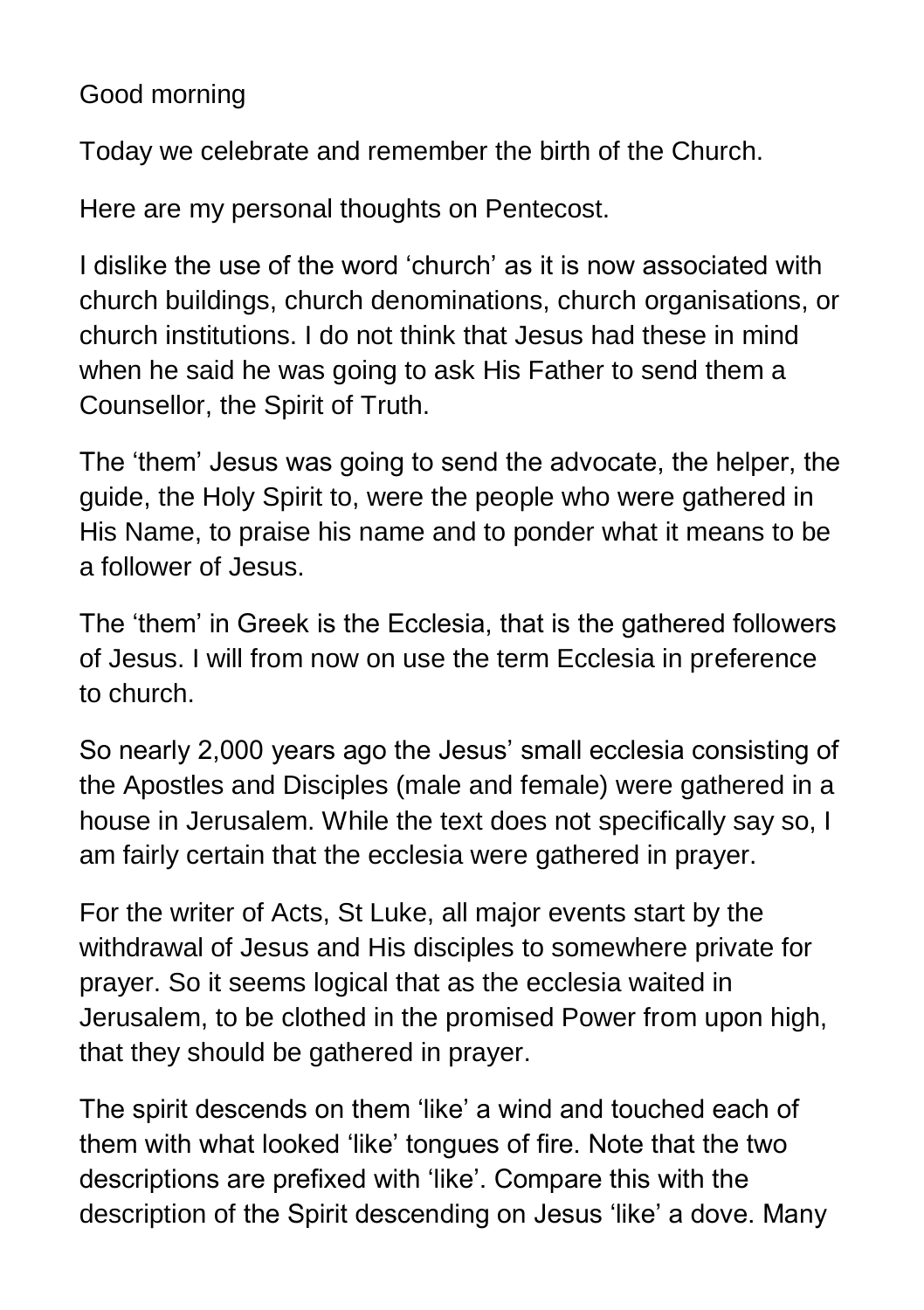human encounters with God in the bible describe the encounter with God with the prefix 'like'. Encounters with God are beyond descriptive words and can only be described in terms of the closest everyday things that best fit the experience.

My experience of the Holy Spirit coming upon such on an ecclesia was that I heard the spirit coming 'like' a gust of wind shaking a marquee, except we were in a building, and when the spirit touched me it was 'like' a firework going off in my brain. The effect was 'like' the rewiring of parts of my brain to become more aware of God in and around me. In reality the experience was beyond description expect for what it was 'like'.

The Ecclesia, on the first Pentecost, having been touched by the Holy Spirit were changed men and women. This bunch of ordinarily folk, like you and me, then added 3,000 to their group in one day!

Ponder on those words. This bunch of ordinary folk added 3,000 to their number in one day.

This small ecclesia must have drawn many thousands more to their vicinity. People were drawn by the public commotion, curious to see what was happening, intrigued to hear an explanation, cautious, dubious and some came to mock.

We are so used to the story of Pentecost that we miss how seriously weird this stuff is. For the crowd to have seen and heard the antics of the disciples, it means that the ecclesia had left the safety of their house. For the crowd to have heard them speaking in their own languages, the ecclesia must have been shouting at the tops of their voices. Grown, sensible people, who were deeply religious, at a religious festival were shouting loudly in foreign tongues and acting as if drunk. Weird.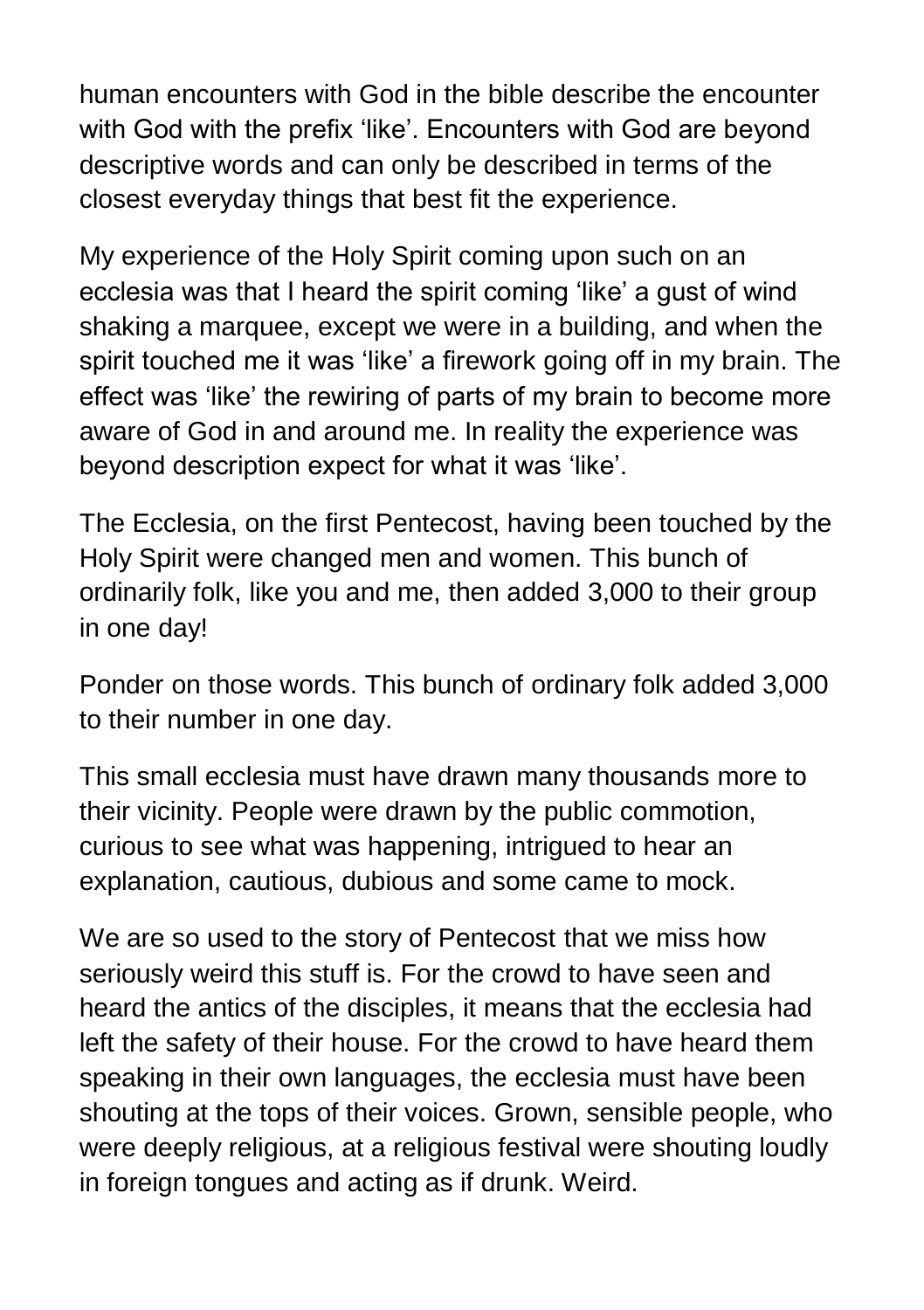It is worth noting that the Holy Spirit comes on the whole ecclesia, not individuals, and it is the whole ecclesia that is sent out to proclaim the message of Good News. This is not about personal fulfilment and personal development.

The receipt of the Holy Spirit is about the ecclesia being sent out.

When I was touched by the Holy Spirit we were at an early New Wine. That week was so amazing that I did not want it to end, I wanted it to go on for ever. After the final evening celebration, I was bereft, watching the car headlights leaving the site heading off into the darkness. Then God showed me that they were like embers, from that weeks bonfire of light, being scattered to all parts of this country. Why? We, the ecclesia, were being sent out like bonfire embers to start new fires. That is exactly what happened.That years 3,000 have now become hundreds of thousands. Every year the bonfire of light at New Wine and other conferences is scattered anew and new fires are started.

The Holy Spirit descending on the ecclesia is always to start a new ecclesia. Not for personal enrichment or glorification.

I believe that the ecclesia are still empowered by the outpouring of the Holy Spirit to carry out Gods will.

I believe that that is what happened to me and the ecclesia in the early 1990's.

I believe that this stuff still looks weird.

In 1996 a group of eleven of us were at New Wine when the Toronto Blessing arrived. It was a truly weird time and we, as a group, were much troubled by many aspects of the Toronto Blessing. Yet we were drawn to the commotion it caused – curious to see what was happening, intrigued to hear an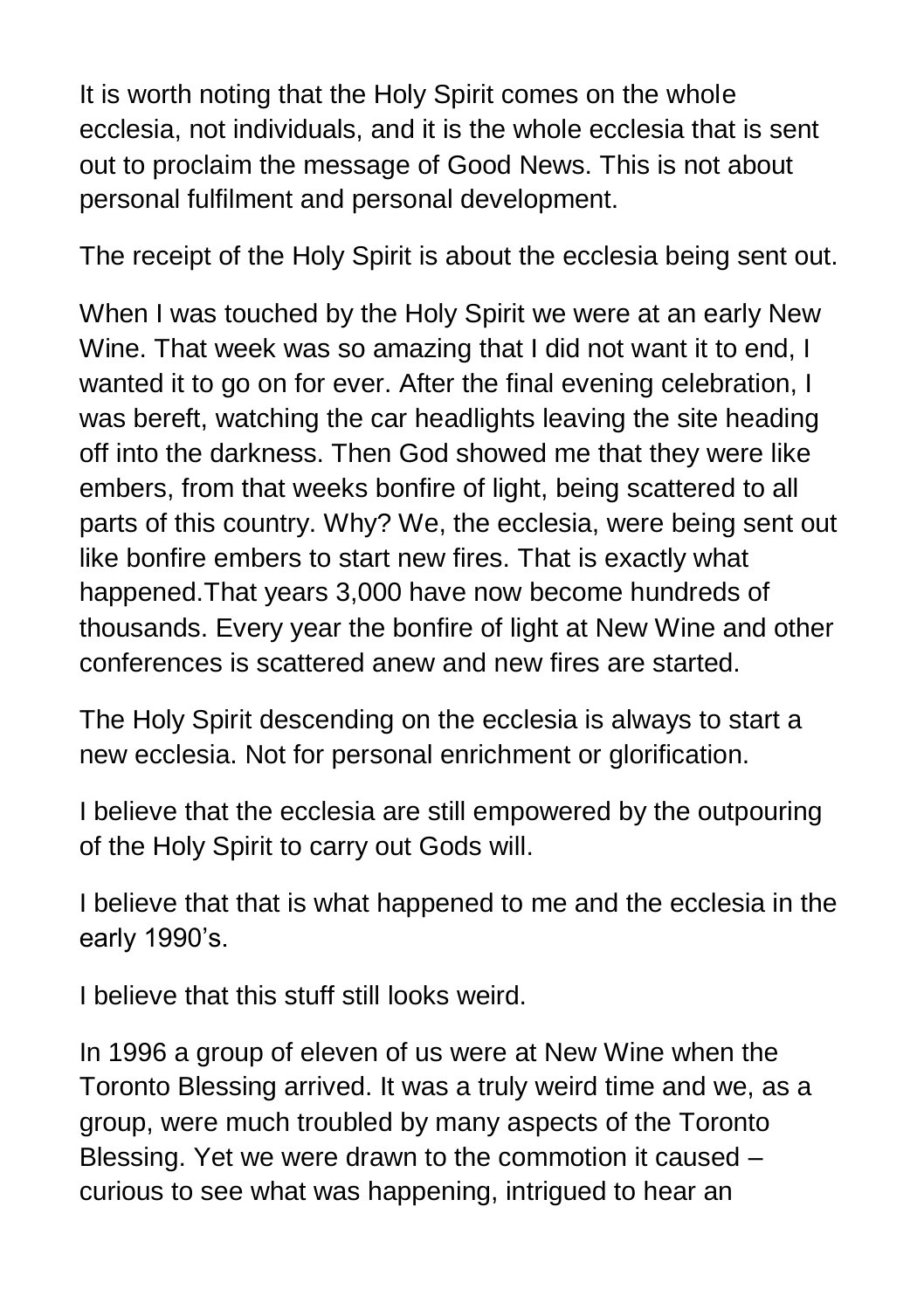explanation, cautious, dubious and ready to mock if we were not convinced. Yet these three things I ponder in my heart:

- 1) The truly bizarre effects that the blessing had on people and my conversation with God that I would be his servant, but I was not going to do that – pointing at the guy in front of me bouncing around on his knees making very odd noises – If I saw it now I would say he was off his face on spice.
- 2) The radiant vicars wife telling of how she had arrived so tired, disillusioned and spiritually on empty. But after the touch of the blessing how the little words and big words danced off the page of her bible.
- 3) Our group of eleven ordinary folk. Three of us are now ordained; two were to lead their local fellowship; one has worked tirelessly with Christian groups; Jon shared his love of choral music with hundreds of youngsters who would never otherwise of set foot in a church and is presently developing software teaching computers to translate the bible into new languages; one taught RE and got us into her secular school to take services. The two oldest were Kath and Bernard Baker who encouraged us to go to New Wine in the first place and dreamed dreams for St James.

To this day I am unsure about the experience, but look at what this ordinary bunch of folk have done and are still doing in the name of Jesus. I continue to ponder.

I have been fortunate, that in the formative years of being a Christian, I encountered the move of the spirit around the ministry of John Wimber (a truly scary man of God).